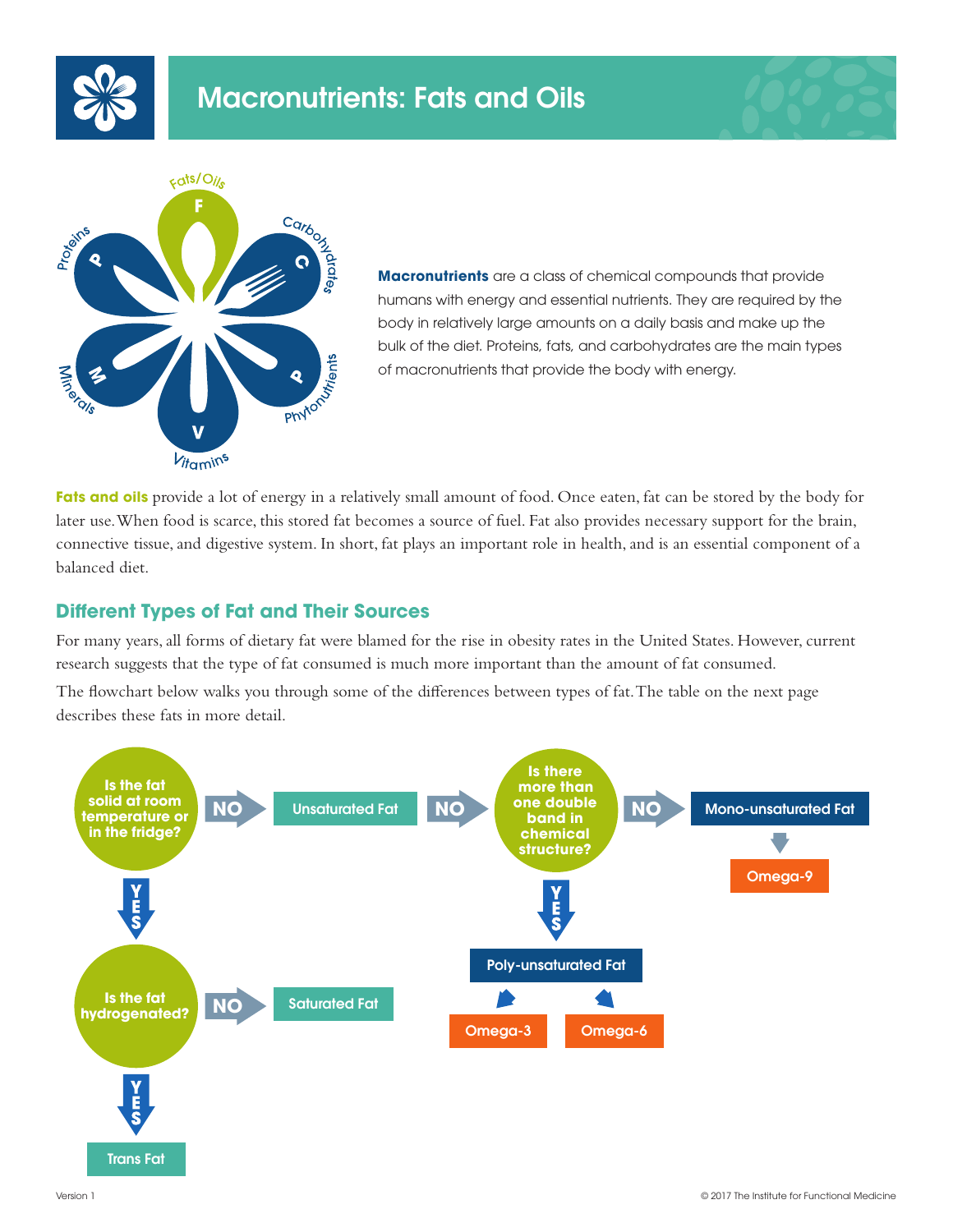All fat-containing foods have a mixture of different types. However, the primary sources of the types of fat discussed on the first page are explained and listed here.

#### **Table 1. Fats to Limit or Avoid**

| <b>Saturated fat</b>   | This type of fat is mainly found in animal proteins like beef, pork, and chicken. It's also found in some<br>plant-based fats and oils, including coconut and coconut oil, palm oil, and palm kernel oil. In the<br>U.S., saturated fat in the diet comes mostly from cheese, pizza, dairy products (including ice cream),<br>meats, and grain-based desserts like cookies and cake. Saturated fat was once thought to cause<br>cardiovascular conditions, but current research is proving that connection to be false. Regardless, it<br>is a good idea to limit this type of fat to no more than 7% to 10% of calories each day, and to opt for<br>healthier unsaturated fats when possible. |
|------------------------|------------------------------------------------------------------------------------------------------------------------------------------------------------------------------------------------------------------------------------------------------------------------------------------------------------------------------------------------------------------------------------------------------------------------------------------------------------------------------------------------------------------------------------------------------------------------------------------------------------------------------------------------------------------------------------------------|
| <b>Trans fat</b>       | Trans fatty acids, or trans fats, are found in small quantities in beef and dairy products. But most trans<br>fats are made by heating liquid vegetable oils in the presence of hydrogen gas. This process makes<br>liquid oils more shelf-stable and less likely to become damaged. For this reason, trans fats became<br>popular oils to use in restaurants and food manufacturing. However, because so many health risks are<br>associated with artificial trans fats, the FDA banned them from the food supply in 2015. Examples of<br>trans fats to avoid include margarine, vegetable shortening, and processed foods made with these<br>and other forms of trans fat.                   |
| Omega-6<br>fatty acids | These polyunsaturated fatty acids are essential, meaning that the body can't make them, so we<br>must get them from food. However, Western diets are often too high in omega-6s, which cause<br>inflammation. Processed vegetable oils like corn and soybean oil are high in omega-6s, as are foods<br>fried in or made with these oils. Omega-6s are also found in nuts and seeds (almonds, cashews,<br>walnuts, and sunflower seeds).                                                                                                                                                                                                                                                        |

### **Table 2. Fats to Incorporate into Your Diet**

| <b>Unsaturated fat</b>         | These beneficial fats are liquid at room temperature. They can improve blood cholesterol levels and<br>reduce inflammation. They are mostly found in plant foods like vegetable oils, nuts, and seeds.                                                                                                                                                                                    |
|--------------------------------|-------------------------------------------------------------------------------------------------------------------------------------------------------------------------------------------------------------------------------------------------------------------------------------------------------------------------------------------------------------------------------------------|
| <b>Mono-unsaturated</b><br>fat | This type of unsaturated fat has only one double bond in its chemical structure. Good sources of<br>monounsaturated fats are avocados and avocado oil, olives and olive oil, almonds, hazelnuts, pecans,<br>pumpkin seeds, and sesame seeds.                                                                                                                                              |
| <b>Poly-unsaturated</b><br>fat | This type of unsaturated fat has more than one double bond in its chemical structure. Sources of<br>polyunsaturated fats include vegetable oils (sunflower, soybean, and corn), flaxseeds and flaxseed oil,<br>and walnuts.                                                                                                                                                               |
| Omega-3<br>fatty acids         | These polyunsaturated fatty acids are essential, meaning that the body can't make them, so we<br>must get them from food. Omega-3s are important for brain health, development, and reducing<br>inflammation, among other things. Good sources of omega-3s are fatty fish (especially herring,<br>mackerel, oysters, salmon, and sardines), flaxseeds, chia seeds, walnuts, and soybeans. |
| Omega-9<br>fatty acids         | Omega-9s are not an essential part of the diet, because they can be made by the body. They are<br>mostly found in nuts (almonds, cashews, peanuts, walnuts), nut oils, as well as avocado oil and olive oil.                                                                                                                                                                              |